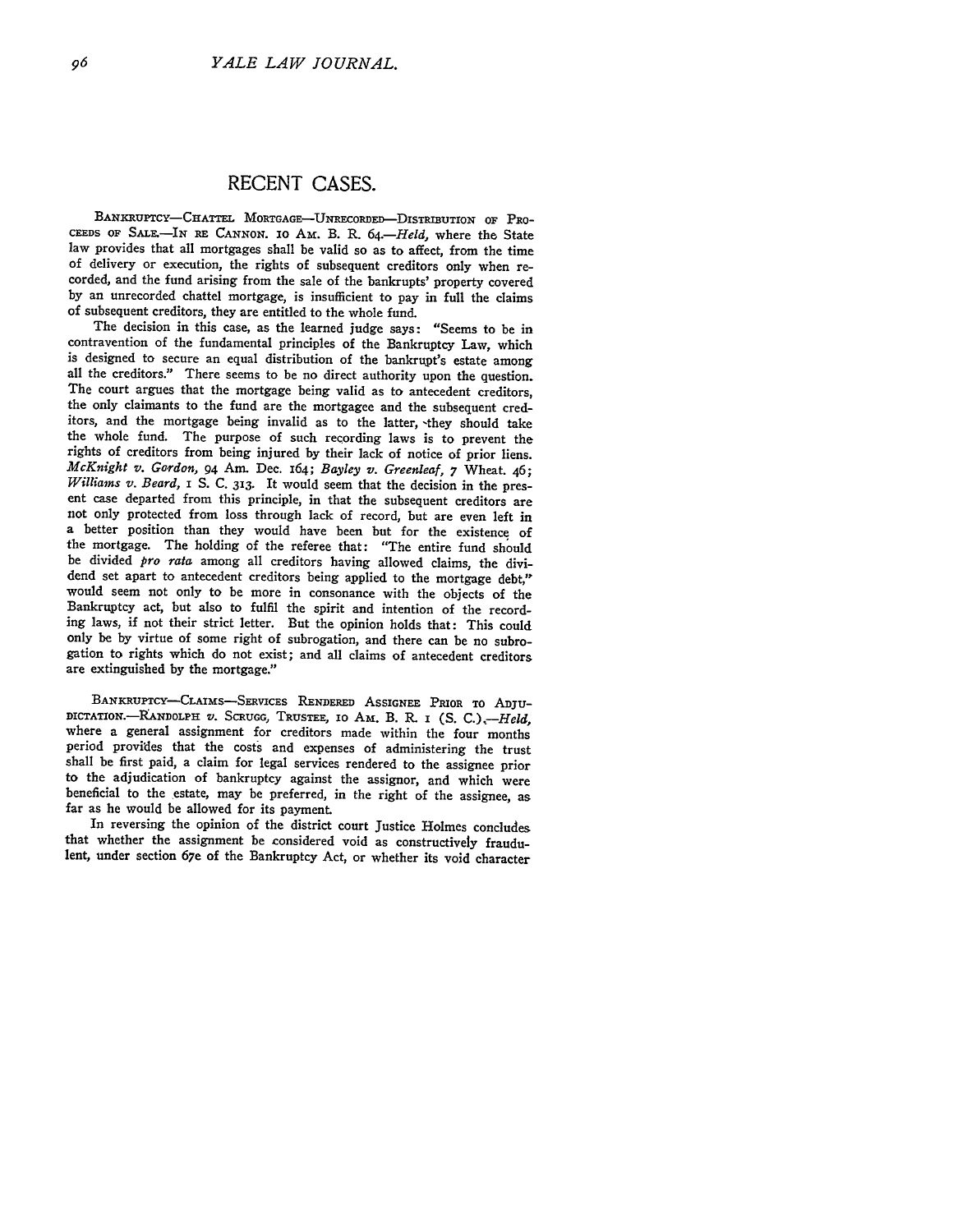be considered a necessarily implied effect of section **3** (4) which makes such assignments acts of bankruptcy, that it must be considered void is beyond question, for "It could not have been intended that the very conveyance which warranted putting the grantor into bankruptcy should withdraw all his property from distribution there." But the assignment was not *illegal.* Being permitted **by** the State law it was not prohibited **by** the Bankruptcy act unless and until proceedings in bankruptcy were instituted. *In re Sievers,* **91** Fed. **366.** Being lawful when rendered the services raise a valid debt. *Re Lanis,* Fed. Cas. **No. 7989.** However, as these services were rendered to the assignee, the claim therefor must be worked out through him. *Central R. and Bkg. Co. v. Pettus*, 113 U. S. 116. The assignee, acting lawfully in what he does before proceedings are begun, in so far as his services are beneficial to the estate is entitled to an allowance for them, which should not be denied through the mere fiction of a void relationship. *Platt v. Archer,* Fed. Cas. No. 11,214. *McDonald v. Moore,* Fed. Cas. **No.** 8,763. Such allowance is to be regarded as a deduction from the property which the assignee is required to surrender, and in that way it gains a preference. *Platt v. Archer, supra; Re Scholtz,* io6 Fed. 834. *White v. Hill,* 148 Mass. **396.**

BANKRUPTCY-SUBROGATION OF SURETY-SECTION 57i.-LIVINGSTON  $v$ . **HEiNEMAN, IO** AM. B. R. 39 (C. C. *A.).-Held,* that a surety upon notes **of** the bankrupt, upon paying the same, is, under section 57i of the Bankruptcy Act, subrogated to the rights of the creditor, *cum onere,* and can only participate in the distribution of the estate when he restores preferential payments received by the creditor.

Section 57i of the Banruptcy Act provides that the surety of the bankrupt, discharging the obligation shall be subrogated to the rights of the creditor. Section *57q* provides that creditors who have received preferences shall not have their claims allowed unless they surrender such preferences. This decision of the Circuit Court of Appeals in the Sixth Circuit reversing that of the district court, and a similar decision, *In re Amasa Lyon,* io Am. B. **R. 25,** just handed down in the second circuit confirm the weight of authority as to the construction of these sections. Notwithstanding ingenious efforts of district judges in this and other cases, see *In re Siegel-Hillman Co.,* **ii** Fed. 98o, to relieve the surety of the burden of returning the preference, by the plain weight of authority, the surety, under these sections, stands exactly in shoes of the creditor taking his claims, "subject to all the limitations and disqualifications attached to them in the hands of his predecessor." *Houston v. Bank,* **25** Ala. **250;** *Swarts v. Seigel,* **117** Fed. **13.** The conclusion reached in the Seventh Circuit, *Doyle v. Milwaukee Bank,* 1i6 Fed. **295,** that the surety need not return the preference because he was not "in the same class" (Section 6oa, Preferred Creditors) with ordinary creditors is deprived **of** all weight **by** the recent amendments to the Bankruptcy Act by which the preferences which must be returned are carefully defined as those void or voidable under sections 6ob and 67e, i. e., those into which some element of fraud enters; in substance a return to the rule adopted in the former act of 1867.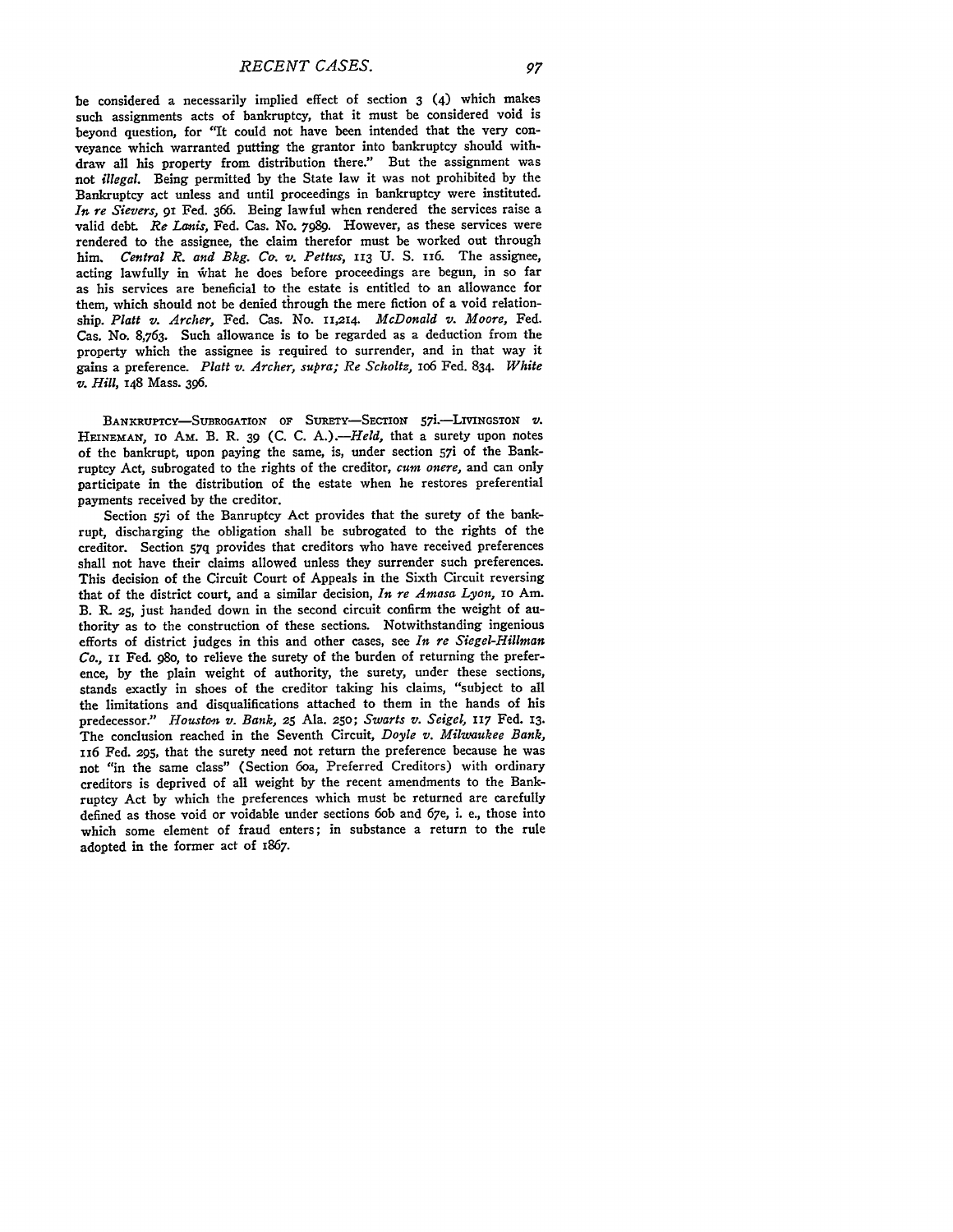CARRIERs-FALURE TO PURCHASE TICKES--EXCESS FARE.-FuLMER **V. SOUTHERNT** Ry. Co., 45 **S. E.** i96 (S. *C.).-Held,* that a railroad company cannot charge passengers boarding trains without tickets an excess fare over the maximum rate fixed **by** statute, although a rebate for said excess is given. Jones, Woods, Townsend, and Gage, JJ., *dissenting.*

The ruling of the main opinion is based on the argument that the issuance of a rebate check allows the railroad company the use of the money until the check is cashed in. This brings the rate above the maximum fixed **by** statute. The reports show but two cases directly in point. *Baltimore & Y. Turnpike Road v. Boone,* 45 **Md.** 344, supports the view **of** the majority. *Fetter, Carriers,* Vol. I, p. **7oo4,** remarks that on principle the passenger ought not to be put to the trouble of having refunded an-excess charge which the company had no right to make in the first place. *Reese v. Railroad Co.,* **131** Pa. St. 422, is in direct conflict with *Turnpike Road v. Boone, supra.* Such excess charge and rebate check is held to be not in contravention of the statute. The "reasonableness of the regulation" is the ground for this decision. The necessity of the system overbalances the fine line of overcharging as drawn in the Maryland case. Justice to the railroads and convenience to the public will require courts to follow the rule laid down in *Reese v. Ry. Co., supra.*

CONSTITUTIONAL LAw-PoLIcE **PowER-UsE** OF **TRADING STAMPs.-YOUNG** v. **COMMONWEALTH,** 45 **S.** E. **327** (VA.)-Held, that a statute prohibiting the use of trading stamps is in contravention of the Constitution of the United States, 14 Amd., sec. **I,** as an infringement on personal liberty.

*State v. Dalton,* 46 Atl. 234 (R. I.), on which the opinion relies, presents the first decision bearing directly on the rights of the State, **by** police power, to abolish the so-called "trading stamp evil." Police power is the only source of authority by which a State may enact legislation of this character. *Barbier v. Connolly,* **113** U. **S. 27;** *Lawton v. Steele,* **152** U. S. **133.** The constitution of the United States so limits the exercise of this power that property rights shall not be arbitrarily or unreasonably infringed **by** State legislatures. *Rubstrat v. People,* i85 Ill. 133; *Perry v. Comm.,* **i55** Mass. *117; Goodcharles v,. Wigeman, 133* Pa. St. **431.** The ruling is well taken. The above decision supported, **by** *State v. Dalton, supra,* seems to have established the fact that the trading stamp system cannot be disturbed by State action.

**CORPORATIONS CREATED 3Y CONGRESS-GRANT OF PowER TO SUE AND BE** SUED-LIABILITY FOR TORTS.-OVERHOLSER V. NATIONAL HOME, 67 N. E. 487 (OHIO).-Through the negligence of the defendant a large quantity of oil and water was discharged upon the land of the plaintiff in such a manner as to destroy his crops. *Held.* that the "home" is a corporation for the purpose of performing an appropriate and constitutional function of Congress and although the power to sue and be sued is conferred, yet it cannot be sued for a tort.

The reasoning in this case rests on the principle that the "home" is an instrument of government. *Bigelow v. Inhabitants of Randolph,* **14** Gray **541.** A suit against a corporation performing only governmental functions is a suit against the government and hence can only be maintained when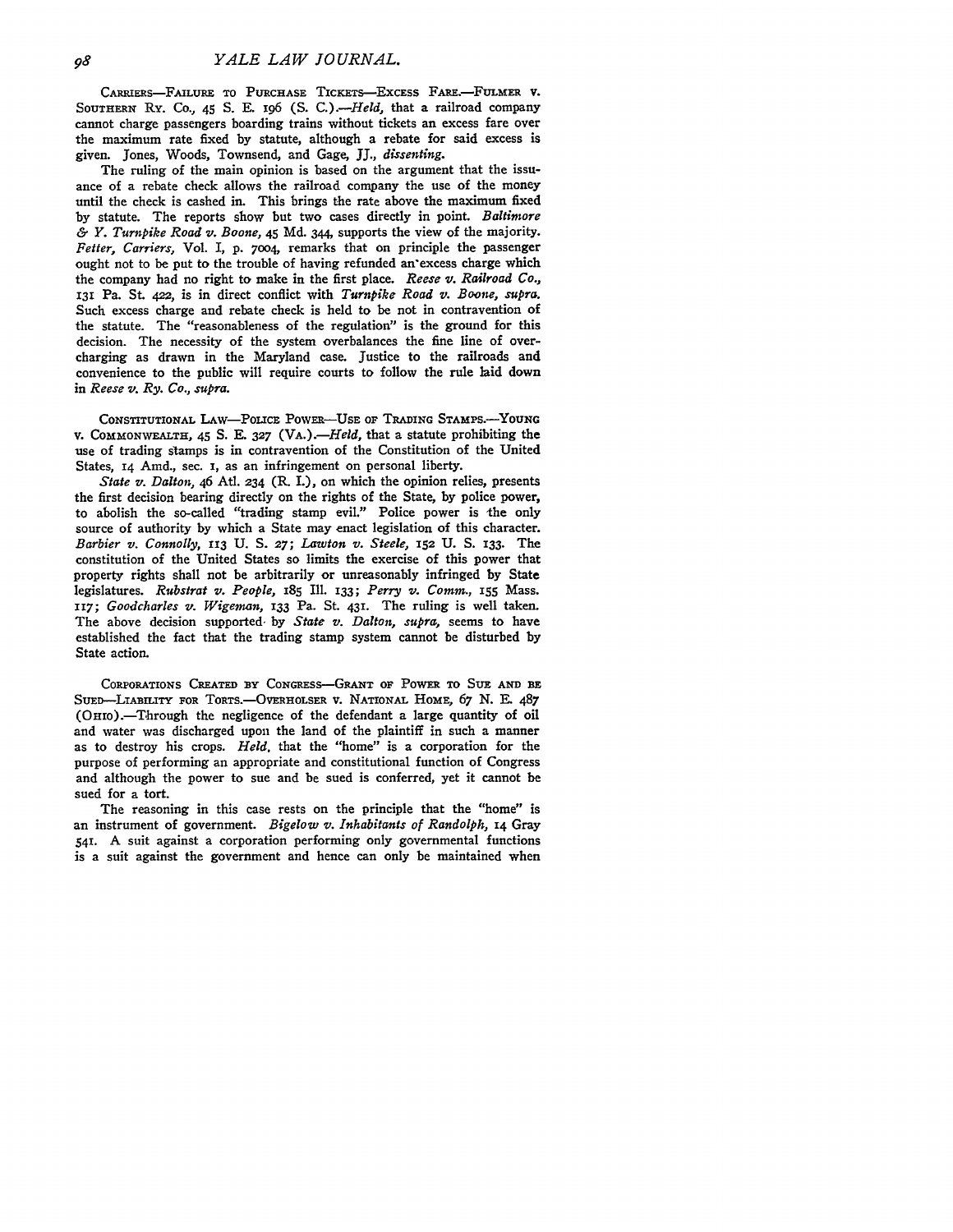consent is given by the sovereign. *U. S. v. Gleeson,* 124, U. S. **225.** In as much as the United States has not given jurisdiction for claims against it for torts its instrumentalities cannot be held liable therefor. *Barnes v. Dist. ot Columbia,* **91** U. **S. 540, 552;** *Schillinger v. U. S.,* 155 U. **S.** 163. The government is not liable for the negligence or misfeasance of its officers. *Robertson v. Sibel,* **127** U. S. 507. Nevertheless Congress has power to pay claims or debts which rest upon mere equitable or honorary obligation. *U. S. v. Realty Co.,* 163 U. S. 427.

COPORAnTIONs-EXAMINATION **OF BOOKS-REFUSAL-PENALTY-.--Cox** v. PAUL, 67 N. E. 580 (N. Y.).-The Stock Corporation Law imposes a penalty on each officer of the corporation who refuses to exhibit the stock book to a member, and also a like penalty upon the corporation. Plaintiff applied to the secretary for permission to inspect the book but was refused. The next day a like demand was refused. The day following a demand was made upon the president, which was refused but subsequently complied with. *Held,* that these interviews amounted to but one demand and one refusal on one occasion and not on several occasions. Parker, C. *J.,* Martin and Werner, *JJ., dissenting.*

This seems to be a very strict construction of the statute. It was said that the statute being penal in its nature should not be extended, and that ordinarily one penalty would secure the end as effectually as many. But it would seem that had the president thought there would be but one liability the plaintiff would have been obliged to seek legal aid to inspect the books. The court next proceeds to rest its decision upon the arbitrary rule that a party suing for penalties can recover but for one violation prior to the commencement of the action and relies on *Jones v. Rochester Gas & El. Co.,* 168 N. Y. **65,** as sanctioning that doctrine, but in that case the penalty was continuing and it was held that after an action was brought another request was necessary to start the running of the -penalty anew. In the principle case it would seem that each refusal to permit the plaintiff to examine the books constituted a separate wrong as no injury need be shown. *Kelsey v. Pfandler Process Fermentation Co.,* 3 **N.** Y. Supp. **723.**

CRIMINAL LAW-MARRIAGE OF WITNESS BEFORE TRIAL-TESTIMONY-PREJUDICIAL ERROR.-MOORE V. STATE, 75 S. W. 497 (TEX.).-Accused married an eye witness to the crime the day before the trial. The State merely proved **by** the wife the date of the marriage. *Held,* that such proceeding was prejudicial error, in that it aided the theory of the prosecution that defendant married the witness to suppress her testimony. Henderson, **).,** *dissenting.*

The bare right of the State to call a witness under the circumstances above was, at common law, a mooted question of evidence. In *Redley u Welleflley,* 3 C. & P. **558,** the wife was considered incompetent; also the husband in *Rex v. Sergeant,* i Ry. & M. **352.** These cases formed an ex. ception to the rule that a witness cannot, by his own acts, deprive the other party of a right to the testimony. *Greenl., Ev.*, secs. 167, 418 (15th ed.), and cases cited. The principle, rendering a wife an incompetent witness against her husband in criminal actions, except in an offense, one against the other, does not rest on the discretion of the parties. *Stein v. Bowman,* **13** Pet. **209.** This rule of exclusion is binding upon the court. 3 *Jones, Ev.,*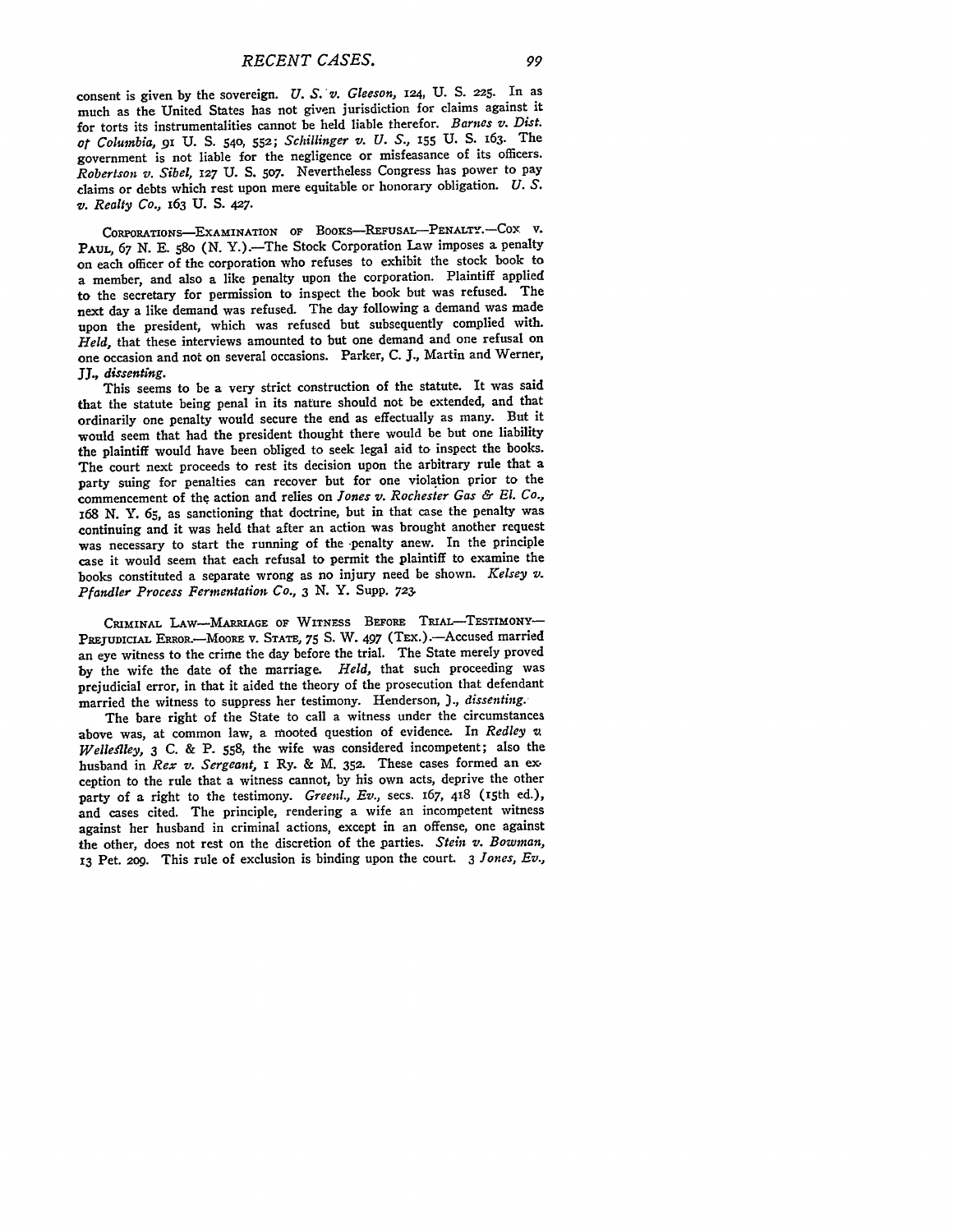sec. 757; *Greenl., Ev.*, sec. 340 (15th ed.). The testimony of a polygamous wife was held cause for reversal in *Bassett v. United States,* **137** U. *S. 496.* To test competency, either the man or the woman may be examined on the *voir dire* as to marriage, *Seeley v. Engell, vc N. Y. 542,* but to establish the marriage, proof *aliunde* must be adduced. By admitting that which the witness is used to prove she is *a fortiori* incompetent.

CARRIERS OF PASSENGERS-DEFECTIVE TICKET-ETECTION-REMEDY.-**WESTERN** MARYLAND R. Co. *V.* SCHAUN, 55 Atl. **701** (Md.).-Because of a defect in her return ticket, due to the negligence of the conductor on the outgoing trip, plaintiff was ejected from the defendant's train. *Held,* that plaintiff could recover in an action ex contractu only, and not in one ex delecto.

There are decisions which hold that, in such circumstances, the passenger must either pay his fare or leave the train, and sue ex contractu *Hall v. M. & C. R. Co.,* **15** Fed. *57; Townsend v. R. Co., 56 N.* Y. **295.** But the weight of authority is that he may resist ejection, and recover damages therefor. *New York etc., R. Co. v. Winters.* **143** W. S. 6o; *Lake Erie, etc., R. Co. v. Fix,* 88 Md. 381; *Wood, R. R's.,* sec. 349. In Massachusetts a distinction is drawn between those cases where the passenger could have perceived the defect in the ticket upon receiving it and where he could not. *Murdock v. R. Co.,* **137** Mass. **293.** The form of action usually adopted is one in tort. *Laird v. Traction Co., I66* Pa. St. 4; *Gorman v. R. Co., 97* Cal. **I.** But it would seem that the same result could be reached in one ex contractu. *Johnson v. R. Co.,* 46 Fed. 347.

EMINENT DOMAIN-RAILROADS-ERECTION OF VIADUCT-STATIONS. DOLAN ET AL. V. NEW YORK & HARLEM R. Co., 67 N. E. 612 (N. Y.).<sup>-The</sup> legislature ordered the erection of a steel viaduct through Park avenue. Upon completion the defendant was required to run its trains over it instead of through a depressed cut and over the highway. It was also required that stations which occupied more of the road than the viaduct, be erected. *Held,* that no damages could be recovered **by** reason of the construction of the viaduct or operation of trains thereon, but damages may be awarded as **a** consequence of the erection of the stations.

In most of the cases concerning the Park avenue viaduct in New York City there has been a dissenting opinion and no little difficulty has confronted the courts to ascertain precisely the rule to be followed. *Dolan v. N. Y. & H. R. Co., 77* **N.** Y. Supp. 815. The decision reached in the case under discussion and which seems to define the law is that the building of the viaduct in place of the cut is a public improvement effected through a governmental agency, and hence the defendant is not liable to abutting property owners for damages resulting from the operation of its trains thereon, but the stations are ordered to be erected to afford suitable facilities for the public, and where they interfere with the easements of light, air and access the company is liable. It seems quite impossible, however, to reconcile the first proposition with the decision in *Lewis v. N. Y. & H. R. Co., I6a* **N.** Y. *2o2.*

Ex POST FACTO LAw-STATUTORY **CHANGE** OF **PUNISHMENT** BETWEEN CONVICTION **AND SENTENCE.-STATE** v. ROONEY, **95** N. W. **513** (N. D.).-After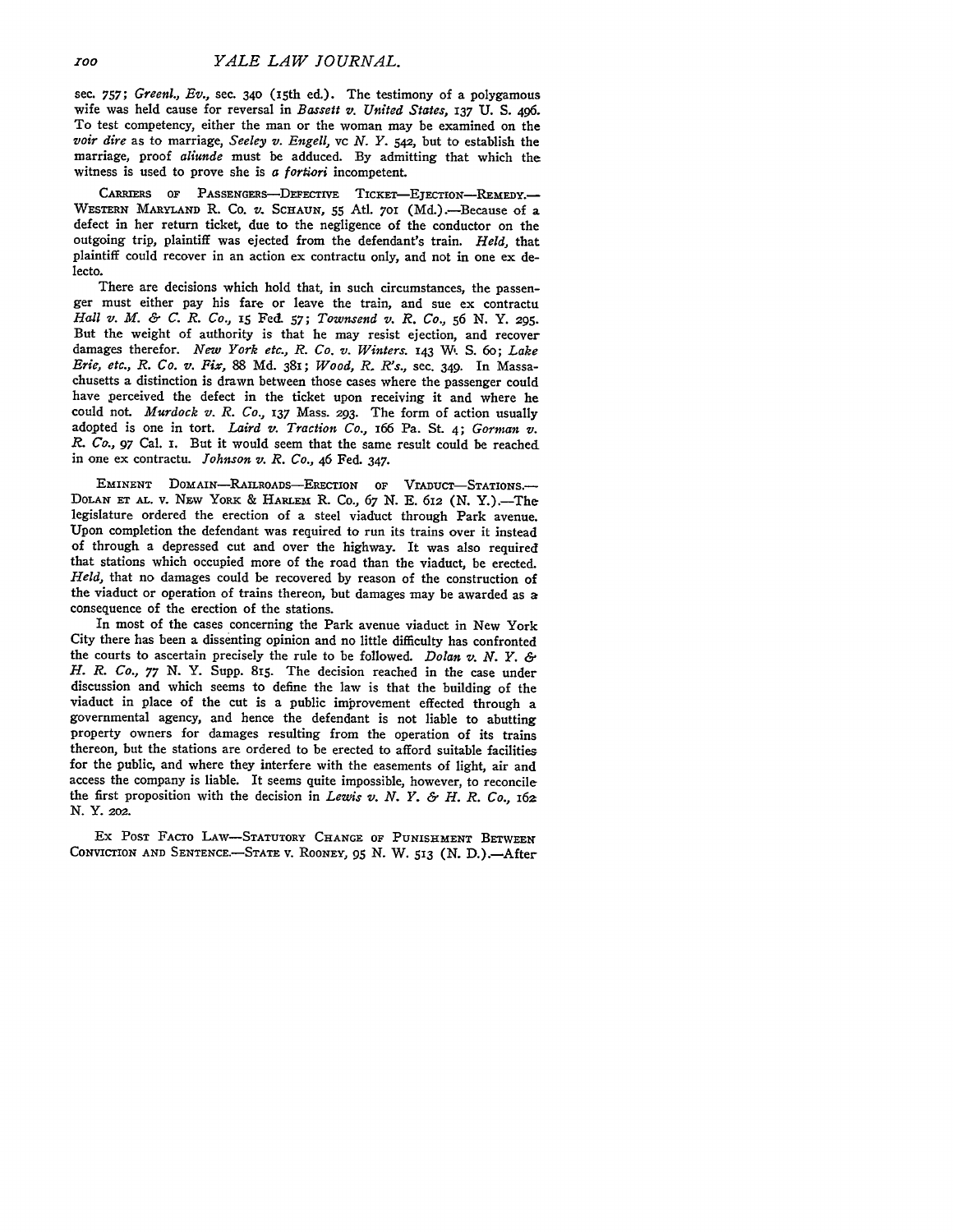the conviction of the defendant for murder, and before sentence, a new statute went into effect extending the time after sentence within which the judgment of death should be carried into effect. *Held,* that the statute was not *ex post facto* as to the defendant for the reason that the extension of time was a mitigation and not an increase of punishment.

The argument of the court is  $(i)$  that death is the extreme penalty that can be inflicted; (2) any change of penalty short of that is a mitigation; and **(3)** postponement of the time of its infliction is also a mitigation. The only authority directly in point on the third proposition is *People v. McNulty,* **93** Cal. **427,** which is directly opposed to the present decision. (Three justices dissented.) In *In re Petty,* **22** Kan. **477,** the subsequent statute .extended the time within which the execution must take place from eight weeks to not less than one year, and provided further, that it should take place there only upon the issuance of the governor's warrant; held, *ex post facto* and void. And the decision was the same in respect to a similar statute in *Hartung v. People, 22* **N.** Y. **95;** although the doctrine there laid down that any alteration in the manner of punishment is necessarily *ex post facto* as to one convicted before the going into effect of the alteration has been repudiated. *People v. Hayes,* **i4o** N. Y. 484.

INDEMNITY INSURANCE-CONSTRUCTION OF POLICY-LEGAL EXPENSES.-CORNELL V. TRAVELER'S INS. Co., 67 N. E. 578 (N. Y.).-- An indemnity insurance policy provided for the liability of the insurers in case of accidental injury caused in the course of business of the insured to persons other than employes, and made it the duty of the insurer to negotiate settlement **of** such claims. Election was given to the company, in event of suit, to pay the full amount of its liability to the insured or defend the proceedings, consent in writing being necessary to bind it. *Held,* that the insurer was not liable for the successful defense **by** the insured of suits brought against him without legal basis. Cullen, Vann and Werner, JJ., *dissenting.*

The court decided that the obligation of the insurer to defend claims against the insured included only valid claims, since it is not unusual for business men to be sued on claims without just basis and, in such a case, the plaintiff must bear the loss as it was not insured against. The dissenting opinion is based on the proposition that the insurers should defend claims of such a character that if established, they would be liable. In the cases cited in support of this contention, the language seems to have been broader than in the case under discussion and did not restrict indemnity to "circumstances which shall impose on the insured a liability to the person injured" as above.

INJUNcTION-GROUNDS OF REMEDY-STRIKES.-MASTER HORSESHOERS, **ETC.,** v. QUINLIvAN, 82 N. Y. Supp. 288.-Defendants, a voluntary association of journeymen, demanded that plaintiff, an incorporated association of master mechanics, should permit them to affix their stamp, or trademark, to the work done **by** them in the shops of plaintiff's members. Upon refusal of the demand defendants declared a strike. *Held,* an injunction may be had restraining defendants from committing acts of violence against members of plaintiff association or their employes. Van Brunt, P. **J.,** and Ingraham, **J.,** *dissenting.*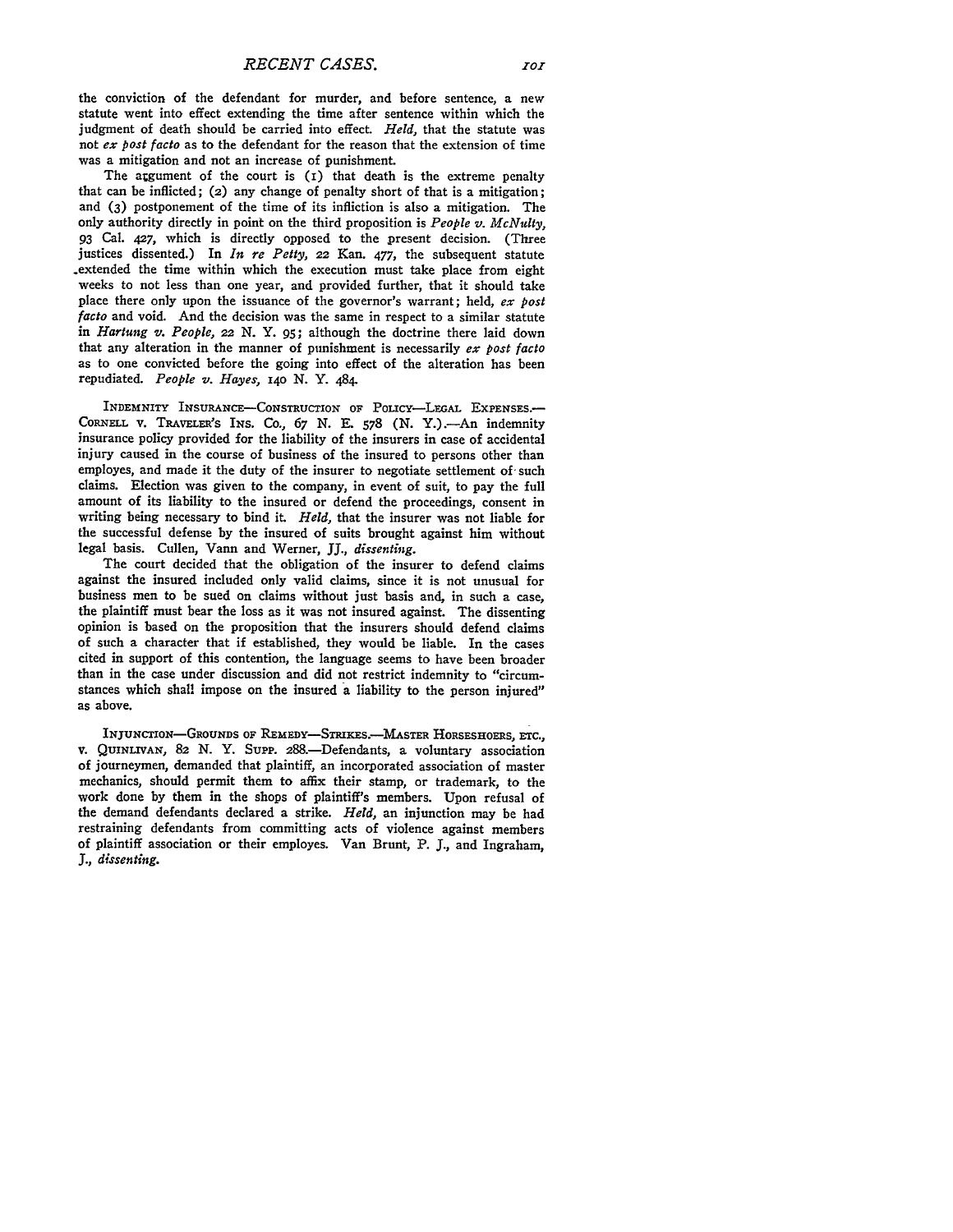The injunction is asked for on the ground that plaintiff's use of its own trademark is being injured. The right to a trademark is a property right, which will be protected. *United States v.* Steffens, **ioo** U. S. **82.** The plaintiff is not an employer of labor itself, but its members employ labor, and the strike is against certain of the members. In a strong dissenting opinion, Ingraham, **J.,** contends that the plaintiff association,' not being the party against whom the strike is directed, is not entitled to relief, on the ground that a corporation cannot sue for damages to its individual members. *Bank v. McKenna,* 32 Minn. 468. This seems to be the sounder view, and no cases can be found to support the prevailing opinion.

INTOXICATING LIQUORS-SALE WITHOUT A LICENSE-SOCIAL CLUB.-PEOPLE v. LAW **AND** ORDER CLUB, 67 N. E. **855** (ILL).-Defendant, a club formed for "social and, literary" purposes, sold tickets to its members which they used to pay for liquors at the club bar. The price of the tickets was sufficient only to pay the cost of the liquors. *Held,* to be a "sale" without license, contrary to the statute.

On the question of the right of a social club to supply its members with intoxicating liquors without taking out a liquor license, there is an irreconcilable conflict of authority. Some courts uphold the right on the ground that the so-called "sale' is merely an equitable method of distributing the common property of the members. *Tennessee Club v. Dwyer, 79* Tenn. 452; *People v. Adelphi Club, 149'* N. **Y.** 5. Other courts hold that where the club sells intoxicants in a private manner, only to members and guests, and not with a view to profit, it is not a "sale" within the statute. *State v. Austin Club,* **89** Tex. 20; *Piedmont Club v. Commonwealth,* 87 Va. 540. On the other hand, there are not a few courts which, as in the present case, deny absolutely the right of the club to supply liquors to its members, and regard all attempts to do so as mere attempts to evade the statute. *Kentucky Club v. Louisville,* 92 **Ky.** 309; *State v. Social Club, 73* **Md. 98;** *State v. Essex Club,* **53 N. J.** Law **99.** The authorities seem to be about evenly divided.

LIBEL-ADVERTISEMENT--ASCRIPTION OF UNCHASTITY-INUENDO.--MORRI-SON v. **SmITH,** 82 N. Y. **SUP'.** i66.-Defendant's magazine contained an advertisement of a book. The advertisement was so worded as to give an impression that the book was immoral. Accompanying the advertisement and forming a part of it was plaintiff's picture. Plaintiff alleged that the meaning intended was that she was the subject of an "unchaste and indecent" experience *Held,* that though perhaps libelous *per se,* the libel failed to support the inuendo, and no action could be maintained. Laughlin and Patterson, **JJ.,** *dissenting.*

Where the language of an alleged libel is ambiguous, the court may properly refuse to strike from the complaint the inuendoes averring the meaning which plaintiff claimed should be attached to the words complained of. *Barnard v. Pub. Co., 17* **N.** Y. Supp. *573.* If that which is alleged can be reasonably imputed to the words complained of, then the allegation of such meaning was proper. *Gault v. Babbitt,* I Ill. **App.** i3o. It is a question for the jury which meaning would on the occasion in question have reasonably been given. *Smith* v. Gafford, **33** Ala. 168. *Newell on Defamation, Slander and Libel,* **286.** Where the words are actionable *per se,* an inuendo may